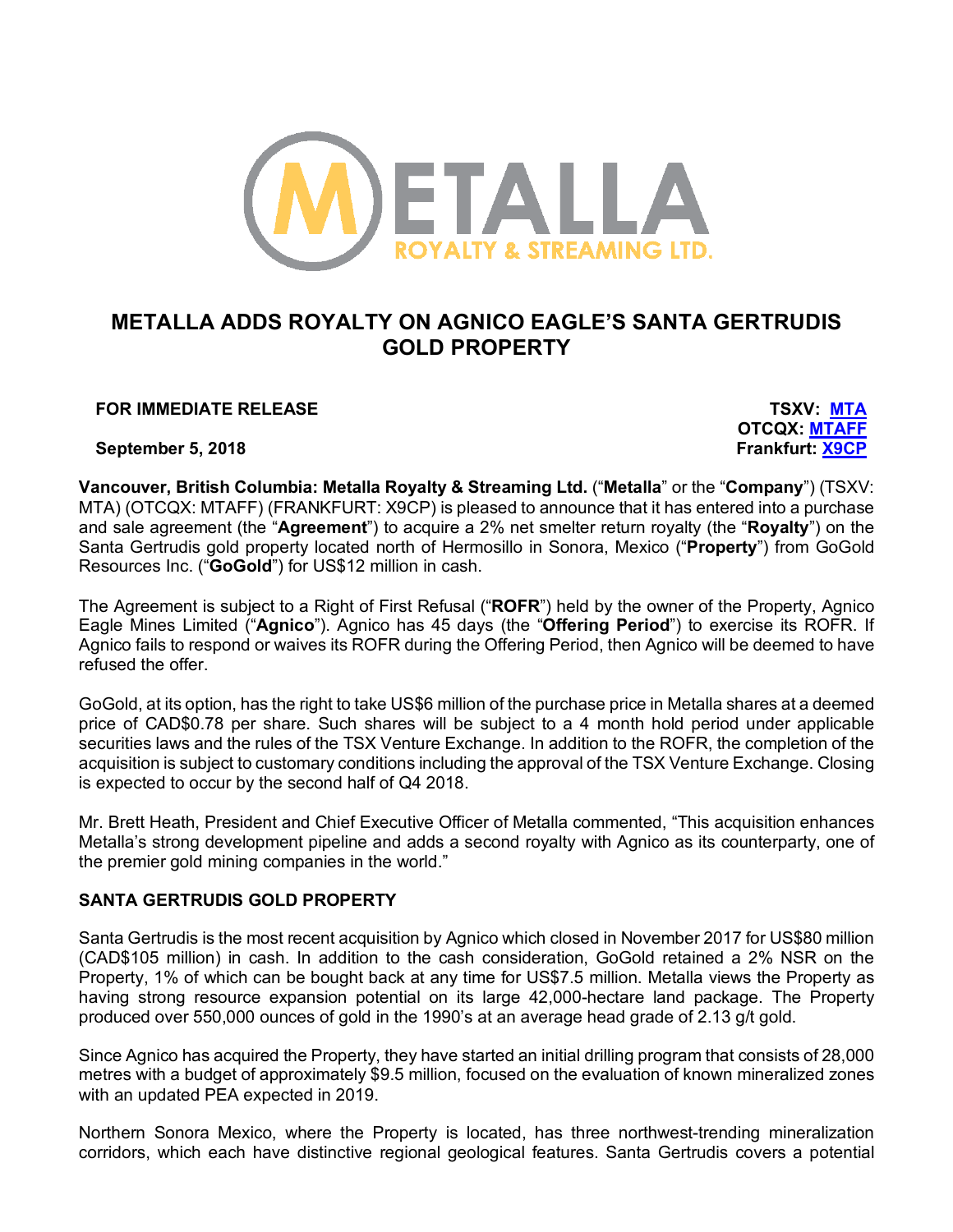strike length of 25 km of the favourable Cretaceous-age Intra-caldera sedimentary belt. The mineralized deposits form trends that are hosted mainly by the sedimentary Mural Formation but are not restricted to this unit. There is a distance of 18 km between the northernmost and southernmost mineralized deposits with the balance remaining to be explored.

| Santa Gertrudis Mineral Resources <sup>(1-5)</sup> |                         |           |           |               |          |           |               |
|----------------------------------------------------|-------------------------|-----------|-----------|---------------|----------|-----------|---------------|
|                                                    |                         | Indicated |           |               | Inferred |           |               |
| <b>Type</b>                                        | Cut-off<br>Au $g^{(1)}$ | kTonnes   | Au<br>g/t | Au<br>kOunces | kTonnes  | Au<br>g/t | Au<br>kOunces |
| Oxide                                              | 0.16                    | 22,072.3  | 1.06      | 751.2         | 6,696.8  | 0.96      | 207.1         |
| <b>Mixed</b>                                       | 0.25                    | 815.8     | 1.47      | 38.5          | 851.5    | 1.44      | 39.4          |
| Sulphide                                           | 0.60                    | 174.2     | 1.90      | 10.6          | 4.2      | 2.32      | 0.3           |
| Amelia<br>Pads                                     | 0.20                    | 244.3     | 1.19      | 9.4           | 192.5    | 1.25      | 7.7           |
|                                                    |                         |           |           |               |          |           |               |
| Total                                              |                         | 23,306.6  | 1.08      | 809.7         | 7,745.0  | 1.02      | 254.5         |

In 2014, GoGold published a mineral resource estimate as summarized in the following table:

(1) Mineral resources which are not mineral reserves do not have demonstrated economic viability. The estimate of mineral resources may be materially affected by environmental, permitting, legal, title, taxation, sociopolitical, marketing, or other relevant issues.

(2) The mineral resources in this estimate were calculated in accordance with the Canadian Institute of Mining, Metallurgy and Petroleum (CIM), CIM Standards on Mineral Resources and Reserves, Definitions and Guidelines as prepared by the CIM Standing Committee on Reserve Definitions, as well as the requirements of National Instrument 43- 101.

(3) All resources are reported within an optimized pit shell developed using the following economic parameters: Gold Price \$1,300 per ounce. G&A cost \$0.80 per tonne. Mining cost \$1.40 per tonne. Processing cost \$4.00 per tonne for oxides, carbonaceous oxides and mixed oxide/sulphide deposits, and \$22.00 per tonne for sulphides. Process recoveries used are 75% for oxides and leach pad material, and 50% for mixed oxide/sulphide deposits, and 90% for sulphides. Optimized pit slopes are 50 degrees.

(4) The mineral resource table incorporates 35 deposits and associated optimized pit shells as well as three leach pads.

(5) TECHNICAL REPORT, UPDATED RESOURCE ESTIMATE ON THE SANTA GERTRUDIS GOLD PROPERTY, SONORA STATE, MEXICO FILED ON SEDAR ON AUGUST 1, 2014 BY GOGOLD RESOURCES INC

# **QUALIFIED PERSON**

The scientific and technical information contained in this press release has been reviewed by Charles Beaudry, M.Sc., P.Geo. and géo., a qualified person within the meaning of NI 43-101.

## **ABOUT METALLA**

Metalla was created to provide shareholders with leveraged precious metal exposure by acquiring royalties and streams. Our goal is to increase share value by accumulating a diversified portfolio of royalties and streams with attractive returns. Our strong foundation of current and future cash-generating asset base, combined with an experienced team gives Metalla a path to become one of the leading gold and silver companies for the next commodities cycle.

For further information, please visit our website at www.metallaroyalty.com